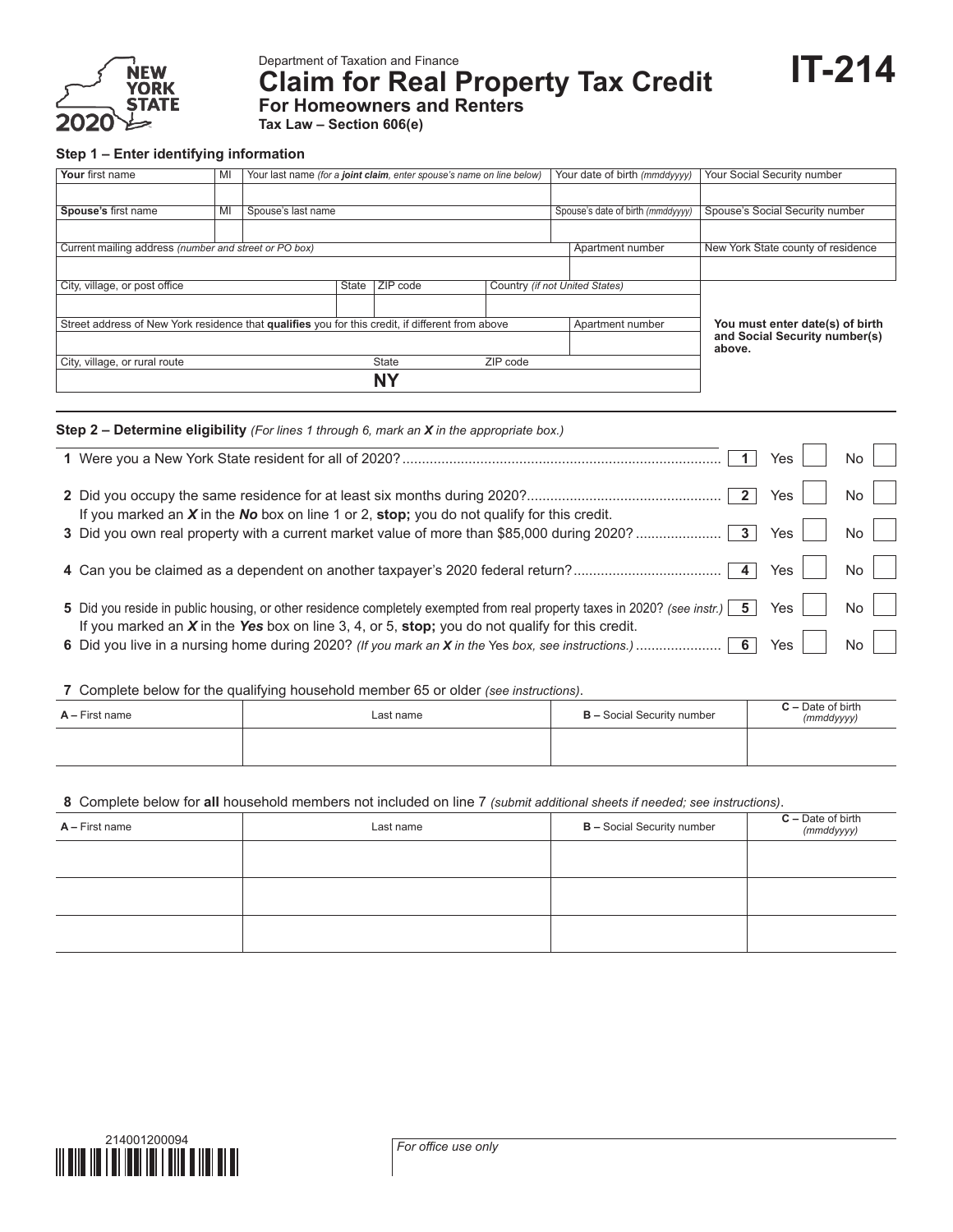## **Page 2** of 3 **IT-214** (2020)

|  | Step 3 - Determine household gross income |  |  |  |
|--|-------------------------------------------|--|--|--|
|--|-------------------------------------------|--|--|--|

Enter the total of all amounts, even if not taxable, that you, your spouse (if married), and all other household members received during 2020.

|                                                                                                       |      | .00.             |
|-------------------------------------------------------------------------------------------------------|------|------------------|
|                                                                                                       | 10   | .00              |
|                                                                                                       | 11   | .00              |
|                                                                                                       | $12$ | .00.             |
| 13 Pensions and annuities (including railroad retirement benefits) not included on lines 9 through 12 | 13   | .00              |
|                                                                                                       | 14   | .00.             |
|                                                                                                       | 15   | .00.             |
| If line 16 is more than \$18,000, stop; you do not qualify for this credit.                           | 16   | .00              |
|                                                                                                       | 17   |                  |
|                                                                                                       | 18   | .00 <sub>1</sub> |

## **Step 4 – Compute real property tax**

| <b>Renters</b><br>only    |                 | <b>19</b> Enter the <b>total</b> amount of rent you and all members of your household paid                                                   |                                                                                                                                                                           |                 | .00 <sub>1</sub>    |  |
|---------------------------|-----------------|----------------------------------------------------------------------------------------------------------------------------------------------|---------------------------------------------------------------------------------------------------------------------------------------------------------------------------|-----------------|---------------------|--|
|                           |                 | 20   Adjusted rent – If line 19 includes charges for: Enter on line 20<br>heat, gas, electricity, furnishings, and board 50% (.5) of line 19 |                                                                                                                                                                           |                 | .00 <sub>1</sub>    |  |
|                           |                 |                                                                                                                                              | 21   Average monthly adjusted rent (divide line 20 by the number of months you paid rent)  21<br>If line 21 is more than \$450, stop; you do not qualify for this credit. |                 |                     |  |
| <b>Homeowners</b><br>only |                 |                                                                                                                                              |                                                                                                                                                                           | 23 <br>24<br>25 | .00.<br>.00<br>.00. |  |
|                           | 27 <sub>1</sub> |                                                                                                                                              |                                                                                                                                                                           |                 | .00.<br>.00.        |  |